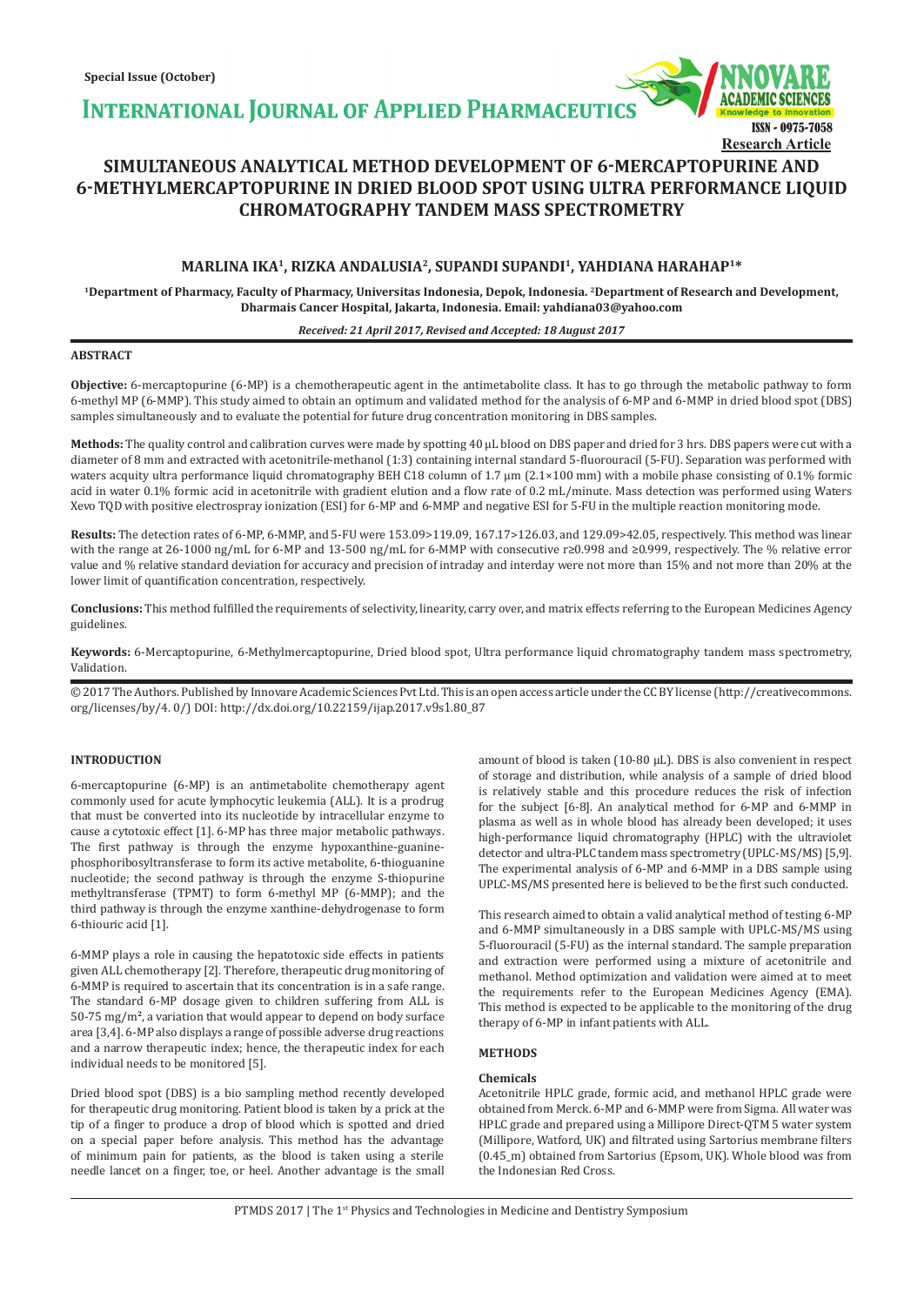## **Stock solutions, standards, and quality controls**

Standard stock solutions of 1 mg/mL were freshly prepared by separately dissolving 6-MP, 6-MMP, and 5-FU into 2 mL of 1.0 N NH, OH and 3 mL methanol and stored at −20°C. All working standard solutions were freshly prepared from the stock before each analytical run. Calibrating solutions were freshly prepared at a scalar concentration by diluting stock solutions in methanol 50%. This solution is later diluted in whole blood to produce desired concentrations. The calibration concentrations of 6-MP and 6-MMP ranged from 26 to 1040 ng/mL and 13-520 ng/mL, respectively.

## **UPLC instruments and chromatographic conditions**

Chromatographic analysis was performed using a water acquity UPLC system consisting of a quaternary solvent manager (Acquity UPLC H-class), sample manager FTN (Acquity UPLC), and TQD detector with ionization source (ZprayTM).

Chromatographic separation was performed using waters acquity UPLC Class BEH C-18 1.7  $\mu$ m (2.1×100 mm) column at 35°C using column thermostat. The column was protected by a VanGuard<sup>TM</sup> Acquity BEH pre-column. A nitrogen generator compressor (PEAK scientific) was also used. Data were processed using Mass Lynx software. The run was performed with a gradient of two mobile phases consisting of 0.1% formic acid in water (A) and 0.1% formic acid in acetonitrile (B) (Table 1). The flow rate was 0.2 mL/minute, and the injection volume was 10 µL.

The determination of ionization parameters was achieved by multiple reaction monitoring of precursor ions, product ions, and their collision energy parameters (Table 2). The capillary voltage was set to 3.5 kV, nitrogen was set as nebulizing gas, 450°C was set as desolvation temperature, and 700 L/hr as desolvation gas flow. Mass transitions of 6-MP and 6-MMP were monitored at positive ionization and 5-FU at negative ionization. The ionization parameters optimized are shown in Table 2.

## **DBS sample preparation**

To prepare the blood spots, 40 µL of the spiked blood standards of 6-MP and 6-MMP were pipetted and spotted onto CAMAG DBS paper. The papers were then dried for 3.5 hrs at room temperature, cut to a diameter of 8 mm, and placed into a tube. The extraction solution consisted of 4 mL methanol-acetonitrile (3:1) with 100 µL of internal standard 5-FU added to the tube. The tubes were vortex-mixed for 30 seconds and then continued with sonication for 25 minutes at 60°C. Next, the whole mixture centrifuged for 15 minutes at 3100 rpm. The supernatant was later transferred into test tubes and evaporated with nitrogen for 30 minutes at

**Table 1: Gradient separation profile**

| <b>Time</b> | Mobile phase $A(\%)$ | Mobile phase $B(\%)$ |
|-------------|----------------------|----------------------|
| 0.0         | 95                   | 5                    |
| 0.3         | 85                   | 15                   |
| 0.6         | 80                   | 20                   |
| 1.0         | 75                   | 25                   |
| 1.3         | 75                   | 25                   |
| 1.7         | 85                   | 15                   |
| 4.0         | 95                   | 5                    |
| 5.0         | 95                   | 5                    |

| Table 2: MRM parameters for the analysis of 6-MP, 6-MMP, and |
|--------------------------------------------------------------|
| 5-FU                                                         |

| Compound | Mass<br>transition $(m/z)$ | Voltage (V) | Collision<br>energy $(V)$ |
|----------|----------------------------|-------------|---------------------------|
| $6-MP$   | 153.09>119.09              | 44          | 20                        |
| 6-MMP    | 167.17>126.03              | 44          | 20                        |
| $5-FU$   | 129.05>42.02               | 37          | 14                        |

6-MP: 6-mercaptopurine, 6-MMP: 6-methylmercaptopurine,

5-FU: 5-fluorouracil, MRM: Mutiple reaction monitoring

40°C. The resulting dry extracts were dissolved in 100 µL of mobile phase and continued with sonication for 5 minutes. The solution was displaced into auto sampler vials and centrifuged at 3000 rpm for 5 minutes, after which 10 µL of the solution was injected into the chromatographic system. The extraction parameters optimized were the amount of extraction solution, sonication temperature, and sonication time.

#### **Determination of lower limit of quantification (LLOQ)**

The LLOQ is the lowest concentration of an analyte in a sample that can be quantified reliably with acceptable accuracy and precision. The mean concentration should be within 20% of the actual value according to the EMA guidelines.

## **Selectivity**

Interference from endogen compounds was investigated by analyzing six different sources of the appropriate blank matrix. Blank whole blood was spotted at DBS paper and prepared as above. An absence of interfering components is acceptable where the response is <20% of the LLOQ for the analyte.

#### **Linearity**

Calibration curves were measured using a blank sample, a zero sample, and samples at seven concentration levels and then prepared at scalar concentrations. The mean regression coefficients were calculated.

## **Accuracy, precision, and recovery**

Accuracy and precision of the method were performed intraday and interday. Accuracy and precision were determined at three concentrations, stated as quality control low (QCL), QC medium (QCM), and QC high (QCH). Accuracy was calculated as the mean percentage deviation from the actual concentration expressed as % relative error (RE) while precision was expressed by % relative standard deviation (RSD) calculated. Both parameters should be ≤±15% for the QC samples and e ≤20% for LLOQ.

Recovery was performed by comparing the peak areas of extracted DBS samples with those obtained by direct injection of the same amount of drug in standard solutions.

#### **Carry over**

Carry over was assessed by injecting blank DBS samples after a high concentration sample of calibration standard at the upper limit of quantification. Carry over in the blank should not be >20% of the LLOQ.

## **Matrix effect**

Matrix effect was assessed using at least six lots of blank matrix from individual donors. This was achieved by comparing the peak areas in the presence of matrix with those in a pure solution of the analyte. Matrix effect assessment should be performed at QCL and QCH.

## **Stability assessment**

Stability of analyte in DBS samples was assessed in short-term stability up to 24 hrs at room temperature and long-term stability up to 6 days. Stock solution stability was evaluated comparing the peak areas obtained from direct injection of a diluted solution prepared from the stock stored at −20°C for 16 days with other peak areas obtained from direct injection obtained from a freshly prepared stock.

## **RESULTS**

#### **Determination of LLOQ**

The LLOQ value of 6-MP obtained was 26 ng/mL with %RE of −12.76% to 5.60% and % RSD of 6.95%. The LLOQ value of 6-MMP obtained was 13 ng/mL with %RE of −10.92% to 13.94% and % RSD of 10.80% (Fig. 1).

## **Selectivity**

Selectivity test was assessed for 6-MP and 6-MMP, respectively, at 26 ng/mL and 13 ng/mL. No interfering peaks generated from endogenous substances were observed on the chromatograms for blank DBS samples (Fig. 2).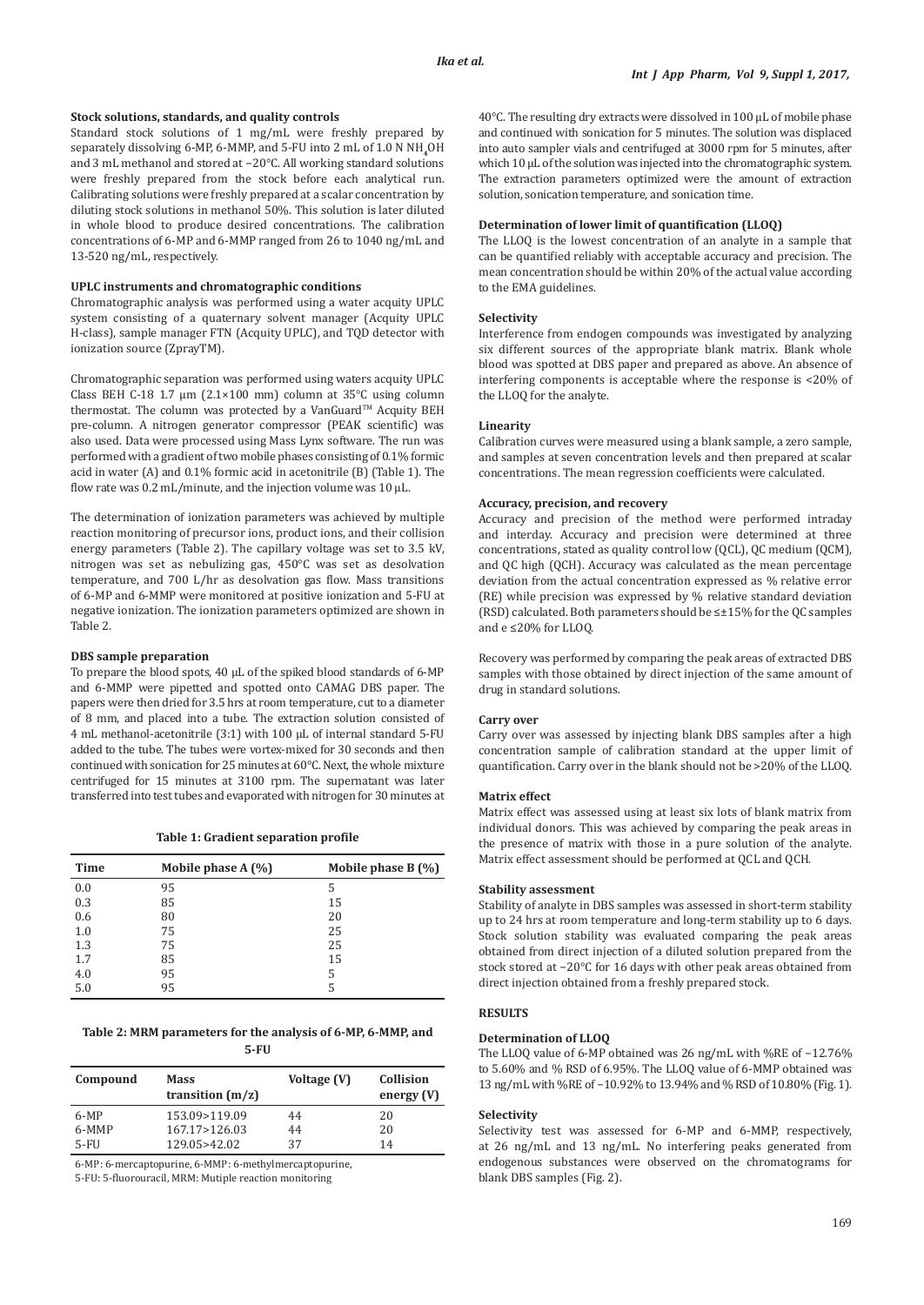# **Linearity**

The calibration curve ranges of 6-MP and 6-MMP were 26-1040 ng/mL and 13-520 ng/mL, respectively. The concentrations made for 6-MP were 26, 52, 104, 208, 520, 832, and 1040 ng/mL and for 6-MMP were 13, 26, 52, 104, 208, 416, and 520 ng/mL. The mean regression coefficients obtained for 6-MP and 6-MMP were both 0.999.

## **Accuracy, precision, and recovery**

RS error for intraday and interday assay precision was determined by executing three runs on two different days. Four concentrations at LLOQ, QCL, QCM, and QCH were used for both the accuracy and precision tests (Tables 3 and 4). The mean recoveries of 6-MP and 6-MMP with this method were 94.74% with % SD 5.70% and 98.09% with % SD 5.32%.

## **Carry over**

The carry over measurements of 6-MP and 6-MMP after injection of ULOQ compared to the LLOQ concentration were 3.32-19.57% and 1.83-5.26%, respectively. The carry over of internal standard observed was 0.03-1.90%.

## **Matrix effect**

The matrix effect measurements for 6-MP ranged from 73.73% (QCH) to 80.79% (QCL), with % SD at 6% and 8%, respectively, and for 6-MMP from 82.88% (QCH) to 87.64% (QCL), at 6% and 7%.







**Fig. 2: Blank chromatogram of 6-mercaptopurine (MP), 6-methyl MP**

| Actual<br>concentration<br>(ng/mL) | $1st$ run                            |              |                 | $2nd$ run                                   |              |                    | $3rd$ run                                   |              |                    |
|------------------------------------|--------------------------------------|--------------|-----------------|---------------------------------------------|--------------|--------------------|---------------------------------------------|--------------|--------------------|
|                                    | Measured<br>concentration<br>(ng/mL) | RSD(%)       | RE(%)           | <b>Measured</b><br>concentration<br>(ng/mL) | RSD(%)       | RE(%)              | <b>Measured</b><br>concentration<br>(ng/mL) | RSD(%)       | RE(9)              |
| 26.00                              | 24.86                                | 6.95         | $-4.37$         | 28.44                                       | 5.88         | 9.39               | 22.78                                       | 5.54         | $-12.4$            |
| 104.00<br>520.00                   | 102.55<br>536.74                     | 3.69<br>3.91 | $-1.39$<br>3.22 | 96.28<br>487.29                             | 4.02<br>5.29 | $-7.42$<br>$-6.29$ | 95.96<br>506.39                             | 7.42<br>6.37 | $-7.73$<br>$-2.62$ |
|                                    |                                      |              |                 |                                             |              |                    |                                             |              |                    |

832.00 873.20 5.03 4.95 776.42 3.05 −6.68 770.82 9.51 −7.35

**Table 3: Overview of intra and interday accuracy and precision of 6‑MP**

RSD: Relative standard deviation, RE: Relative error

# **Table 4: Overview of intra‑ and interday accuracy and precision of 6‑MMP**

| <b>Actual</b><br>concentration<br>(ng/mL) | $1st$ Run                                   |        |         | $2nd$ Run                            |        |         | $3rd$ Run                                   |        |         |
|-------------------------------------------|---------------------------------------------|--------|---------|--------------------------------------|--------|---------|---------------------------------------------|--------|---------|
|                                           | <b>Measured</b><br>concentration<br>(ng/mL) | RSD(%) | RE(%)   | Measured<br>concentration<br>(ng/mL) | RSD(%) | RE(%)   | <b>Measured</b><br>concentration<br>(ng/mL) | RSD(%) | RE(%)   |
| 13.00                                     | 13.01                                       | 13.15  | 0.09    | 13.38                                | 10.54  | 2.92    | 12.08                                       | 8.75   | $-7.11$ |
| 52.00                                     | 54.18                                       | 10.43  | 4.20    | 56.48                                | 3.92   | 8.62    | 52.29                                       | 8.83   | 0.56    |
| 260.00                                    | 262.52                                      | 7.25   | 0.97    | 253.71                               | 3.88   | $-2.42$ | 267.02                                      | 4.31   | 2.70    |
| 416.00                                    | 401.88                                      | 6.13   | $-3.39$ | 399.24                               | 10.21  | $-4.03$ | 407.96                                      | 7.34   | $-1.93$ |

RSD: Relative standard deviation, RE: Relative error

**RSD (%) RE (%)**